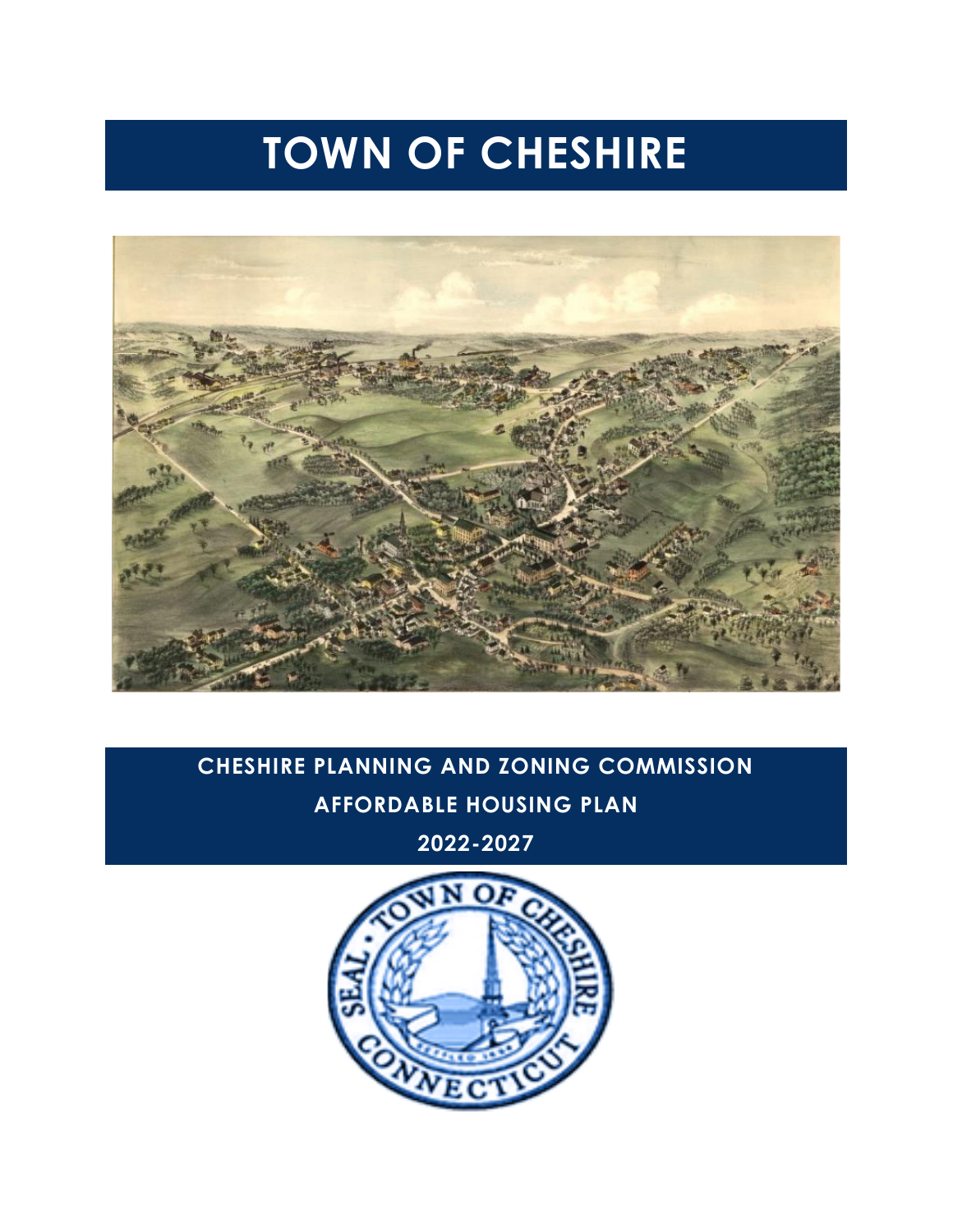### **FORWARD**

Since the adoption of the 2016 Plan of Conservation and Development, the Cheshire Planning and Zoning Commission along with the Town of Cheshire has been committed to the promotion and/or creation of more affordable housing.

In July of 2017, the General Assembly passed Public Act 17-170 which requires that every community to develop an affordable housing plan. The affordable housing plan is intended to illustrate how specifically each community will increase the number of affordable housing units.

The creation of additional affordable housing units in Cheshire will benefit the community. More affordable housing units diversifies the housing stock in Cheshire. It creates options for citizens who chose to live in town whether its first homeowners, renters, seniors wishing to age in place, or individuals that would otherwise not have the economic means to consider living in this community.

The Planning and Zoning Commission is fully committed to assuring the goals and objectives concerning housing outlined in this plan and the Plan of Conservation and Development are met.

### **Cheshire Planning and Zoning Commission**

**Adopted**

**//2022**

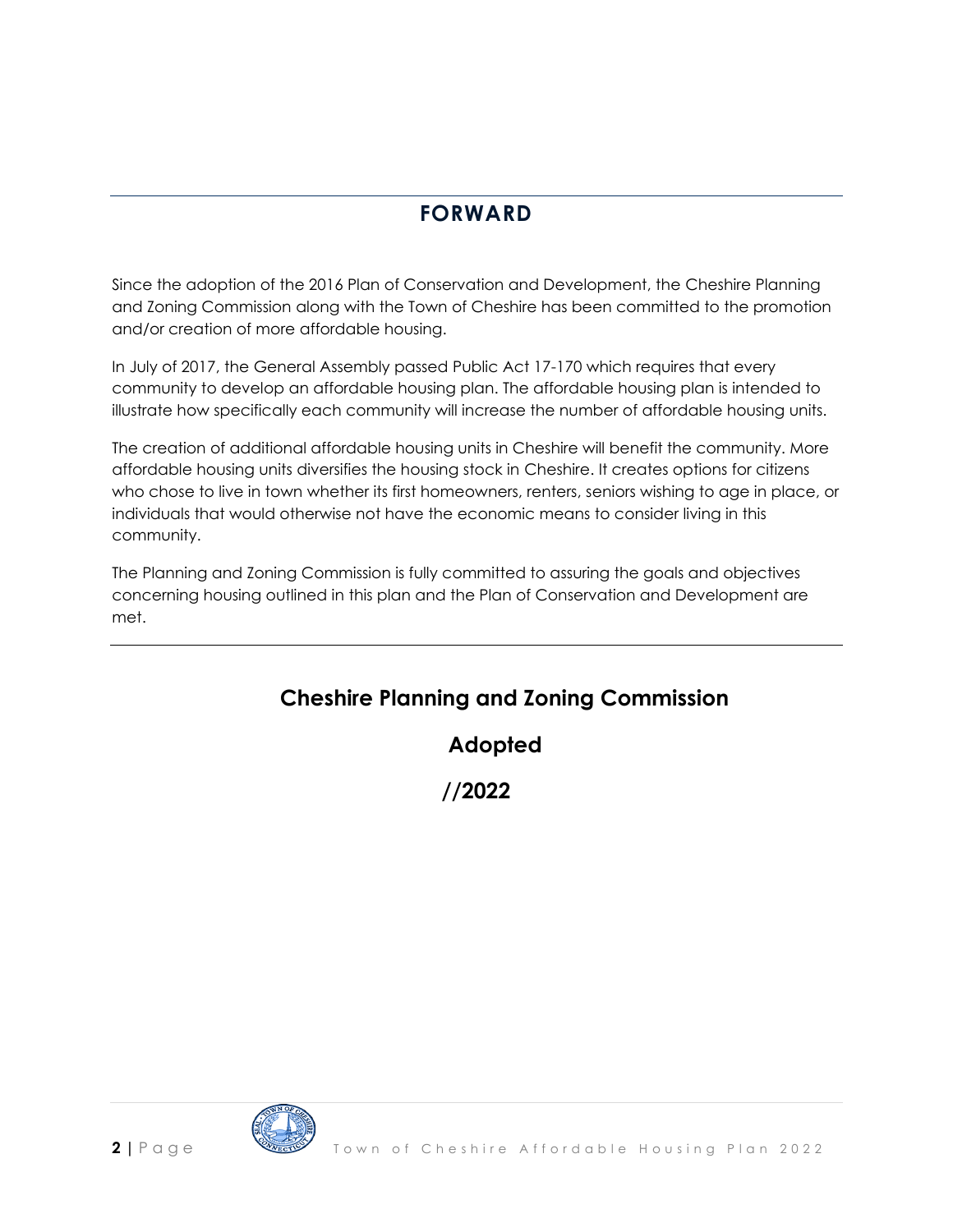### **What is Cheshire's current housing market?**

The conversation of diversifying the housing stock in Cheshire started in 2016 with the adoption of the Plan of Conservation and Development. Cheshire is a community that consists primarily of single-family residence which are owner occupied. Eighty (80) % of the homes in Cheshire are owner occupied according to data provided by the Partnership for Stronger Communities. While only 56% of homes in New Haven County are owner occupied.



Source: Partnership for Stronger Communities:<https://housing-profiles.s3.amazonaws.com/2020/Cheshire.pdf>

The age of Cheshire's housing stock is older. More than 52% of the homes in Cheshire were constructed prior to 1970.



Source: Partnership for Stronger Communities:<https://housing-profiles.s3.amazonaws.com/2020/Cheshire.pdf>

Therefore, Cheshire is mainly compromised of older single-family residences which are owner occupied.

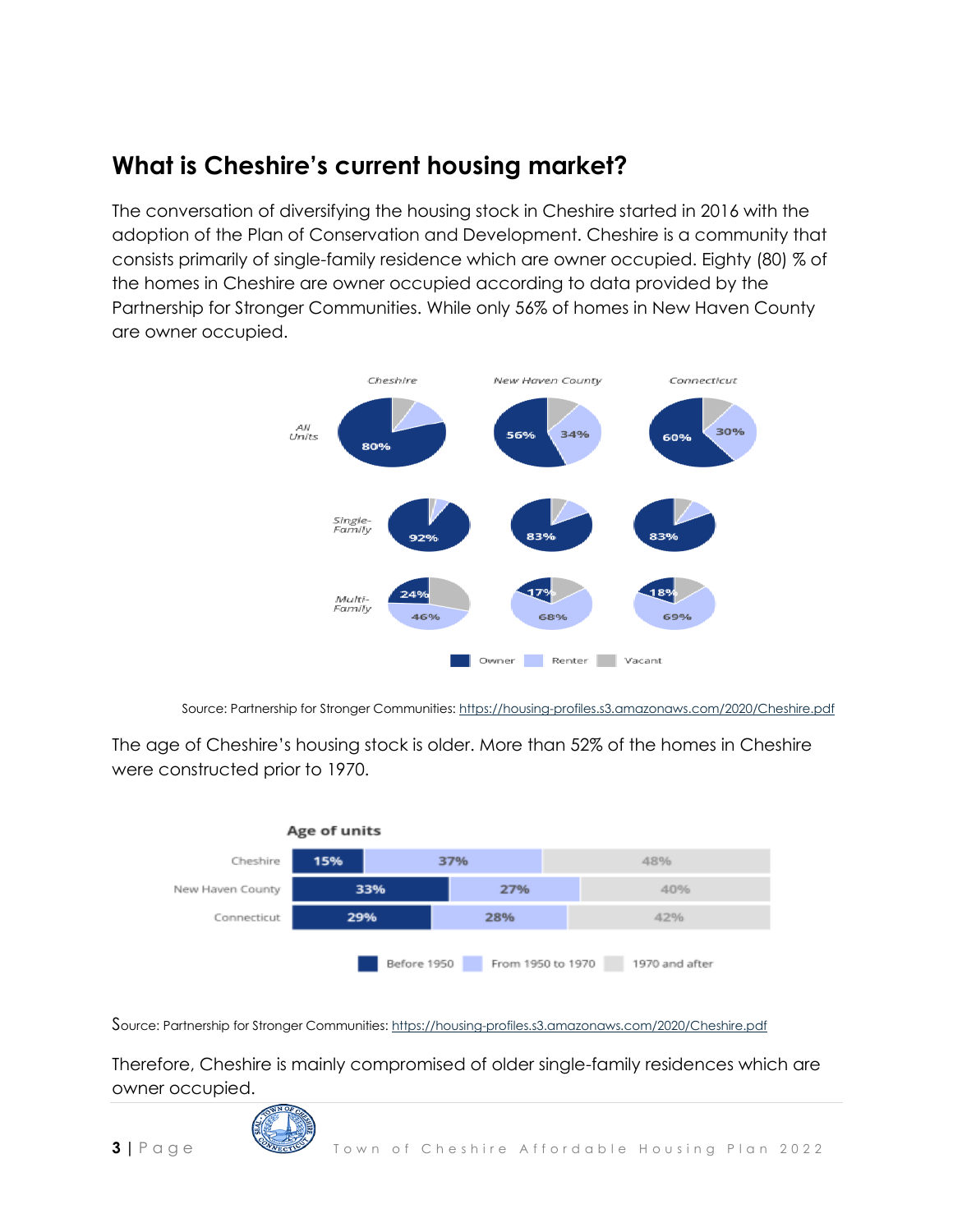According to the 2020 US census, Cheshire's population is 29,208. The median age for the community is 43 and the median household income is \$120,546.00. The chart below illustrates age segments of Cheshire:



Source: CT Data Collaborative

The State of Connecticut thru the Department of Economic and Community Development tracks building permit activity for each community throughout Connecticut. Overall, the permit activity has decreased for the period of 1990 -2017.



Number of building permits per year, 1990-2017

Source: Connecticut Department of Economic and Community Development

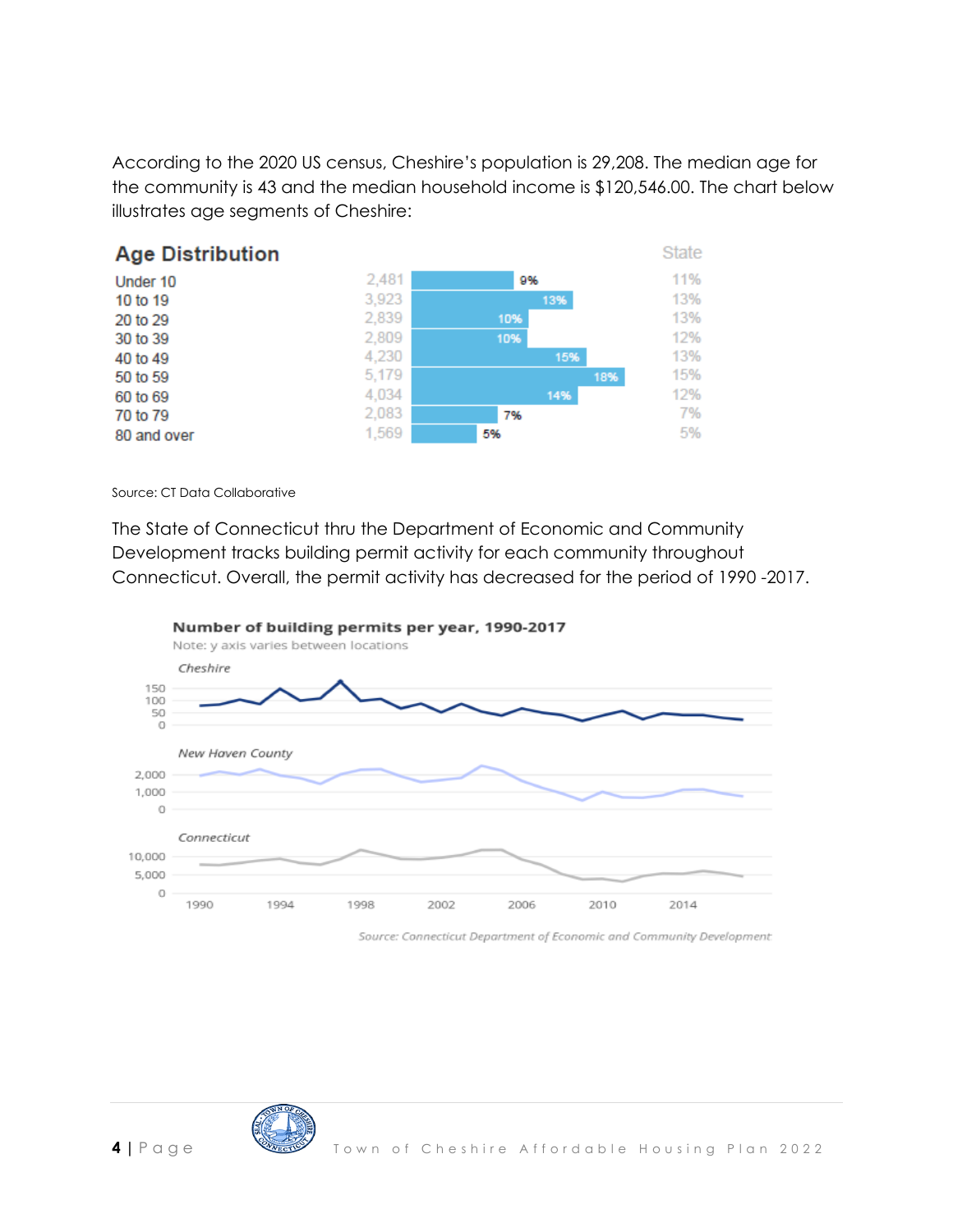### **What does this mean?**

Cheshire is a typical community that has an older housing stock with highly educated workforce which has higher incomes then the surrounding communities. Overall, the community is highly desirable for individuals to chose to reside. The community is limited for areas for new development and therefore re-development or re-investment is where the community see future development activities.

The central location and school system make Cheshire a community that is very attractive for individuals to choose. All these positive factors also affect the physical prices of homes within the community.

| <b>Single Family</b>               | <b>January</b> |           |           |  |  |
|------------------------------------|----------------|-----------|-----------|--|--|
| <b>Key Metrics</b>                 | 2021           | 2022      | % Change  |  |  |
| <b>New Listings</b>                | 28             | 20        | $-28.6%$  |  |  |
| <b>Pending Sales</b>               | 25             | 24        | $-4.0\%$  |  |  |
| <b>Closed Sales</b>                | 19             | 23        | $+21.1%$  |  |  |
| Days on Market Until Sale          | 45             | 29        | $-35.6%$  |  |  |
| Median Sales Price*                | \$375,000      | \$400,000 | $+6.7%$   |  |  |
| Average Sales Price*               | \$413,453      | \$428,557 | $+3.7\%$  |  |  |
| Percent of List Price Received*    | 100.1%         | 100.1%    | $0.0\%$   |  |  |
| <b>Inventory of Homes for Sale</b> | 68             | 38        | $-44.1\%$ |  |  |
| Months Supply of Inventory         | 2.3            | 1.3       | $-43.5%$  |  |  |

Source: SmartMLS

According to Smart MLS, median sale price has risen from \$375,000 in 2021 to \$400,000 for the first portion of 2022. Even though the housing stock is Cheshire is older, the sales data demonstrates how the quality of the community will influence the value of homes. Homes in Cheshire retain their value.

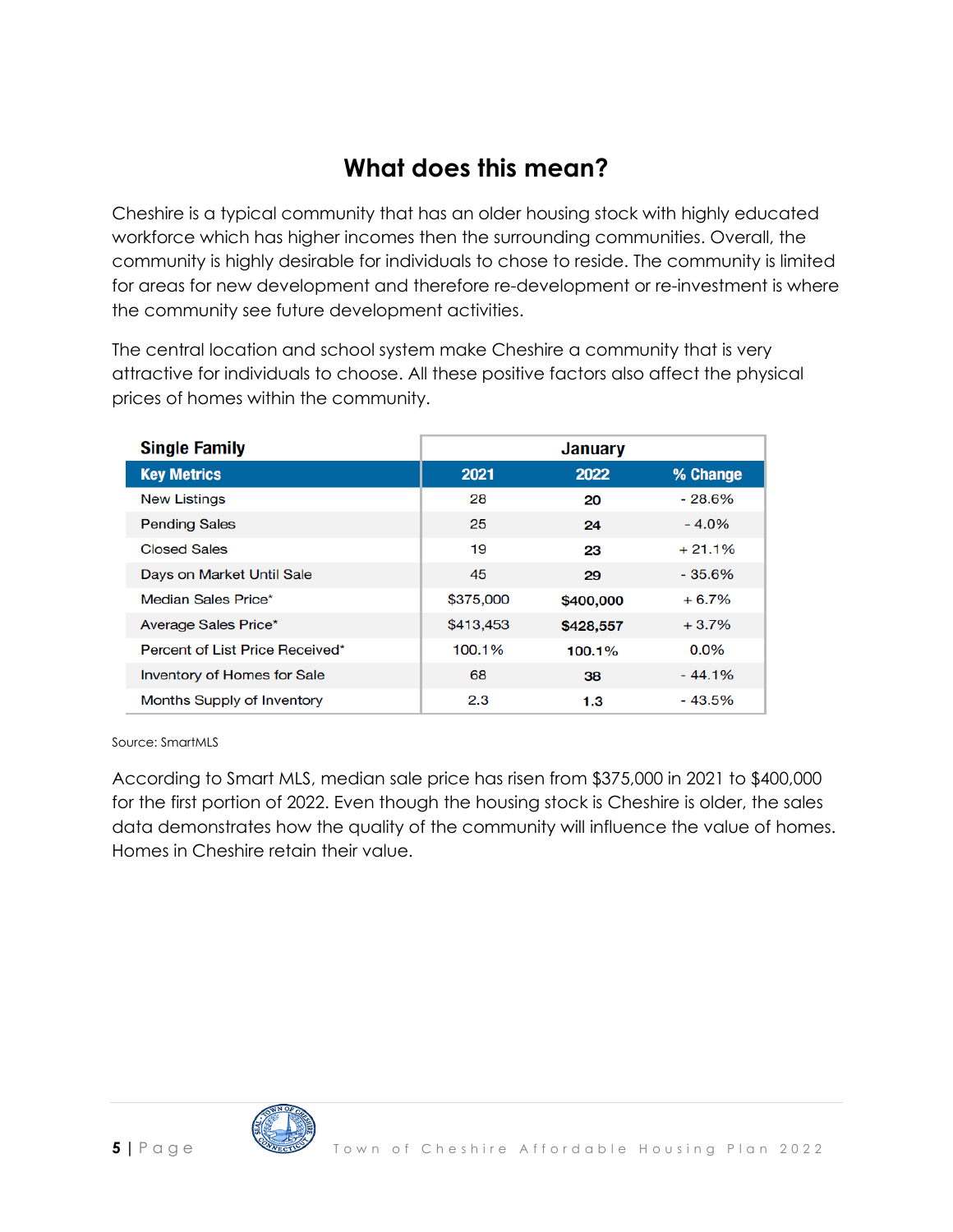### **What is affordable housing?**

Connecticut General State Statute 8-30 g defines a home as "affordable" if the cost of ownership cost less than 30% of the gross income of a household earning 80% or less of the Area Median Income (AMI). For the housing unit to count towards the community's official tally, the property can be subject to a deed restriction for at least 30 years.

Income calculations are adjusted annually based on projection provided by the Department of Housing and Urban Development.

Cheshire is located within the New Haven-Meriden Metro Area according to the Department of Housing and Urban Development. Below is a map depicting the geographic area highlighted in red that is used for determining incomes:

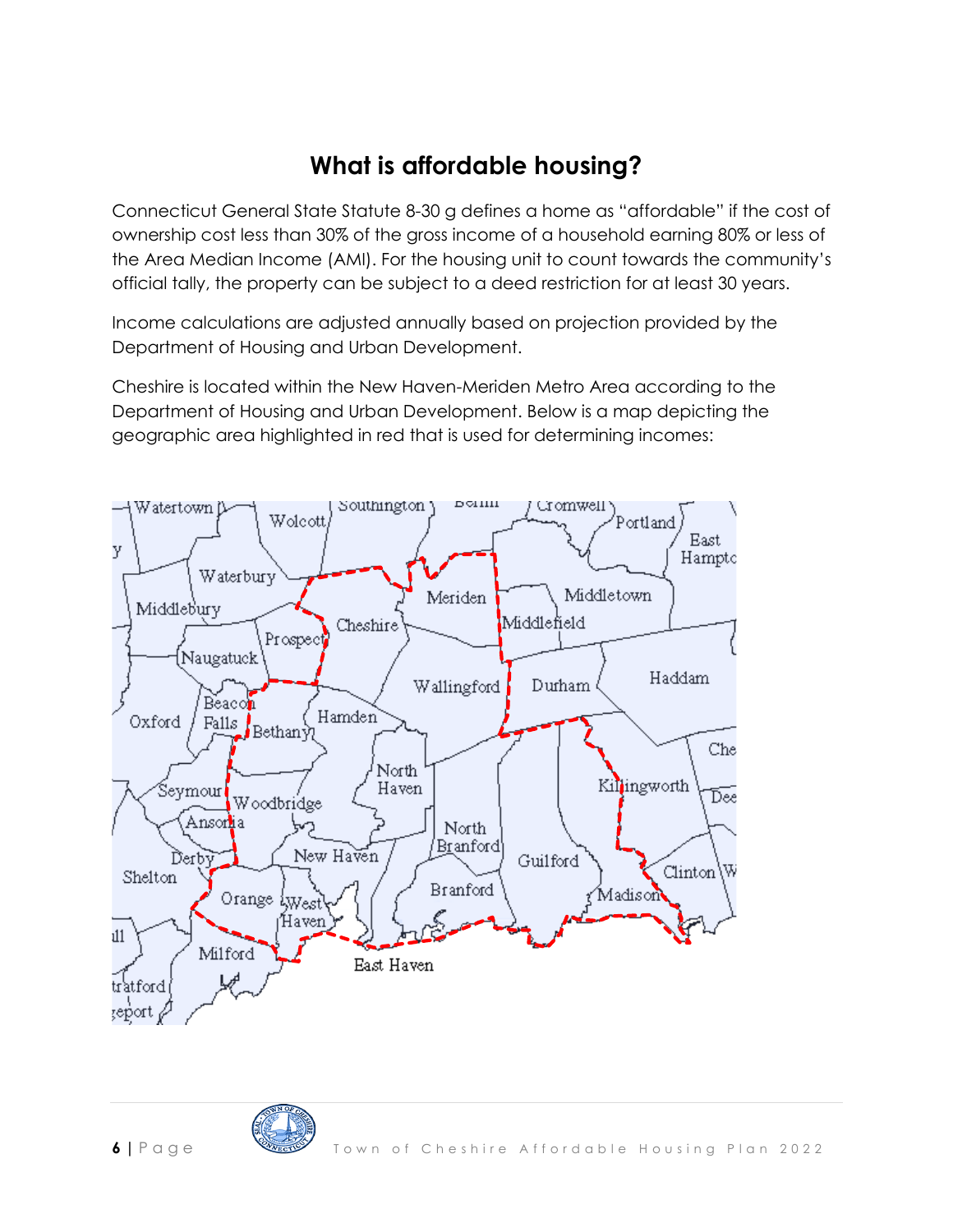The table below illustrates the income numbers for the 80% AMI and 60% AMI for the New Haven-Meriden Metro Area based on household size:

|                                   | Person   | People   | $\mathbf{3}$<br>People | 4<br>People | 5<br>People | 6<br>People | People   | 8<br>People |
|-----------------------------------|----------|----------|------------------------|-------------|-------------|-------------|----------|-------------|
| 80%<br>of<br><b>AMI</b><br>(2020) | \$55,950 | \$63,950 | \$71,950               | \$79,900    | \$86,300    | \$92,700    | \$99,100 | \$105,500   |
| 60% of<br><b>AMI</b><br>(2020)    | \$41963  | \$47963  | \$53962                | \$59925     | \$64725     | \$69525     | \$74325  | \$79125     |

Source: HUD Income Income Limits

The income levels above would be used to determine whether a residence in Cheshire could qualify as "affordable" if the monthly housing plus utility costs did not exceed 30% of the person's income.

The table below illustrates what monthly housing costs would be for someone that making 80% and 60% of AMI based on the household size:

|                                                            | Person    | $\mathbf 2$<br>People | 3<br>People | 4<br>People | 5<br>People | 6<br>People | People    | 8<br>People |
|------------------------------------------------------------|-----------|-----------------------|-------------|-------------|-------------|-------------|-----------|-------------|
| 80% of<br><b>AMI</b><br>Max<br>monthly<br>housing<br>costs | \$1393.75 | \$1593.75             | \$1793.75   | \$1997.50   | \$2157.50   | \$2317.50   | \$2477.50 | \$2637.50   |
|                                                            |           |                       |             |             |             |             |           |             |
| 60% of<br><b>AMI</b><br>Max<br>monthly<br>housing<br>costs | \$1049.07 | \$1199.07             | \$1349.05   | \$1498.12   | \$1618.12   | \$1738.12   | \$1858.12 | \$1978.12   |

Source: HUD Income Income Limits

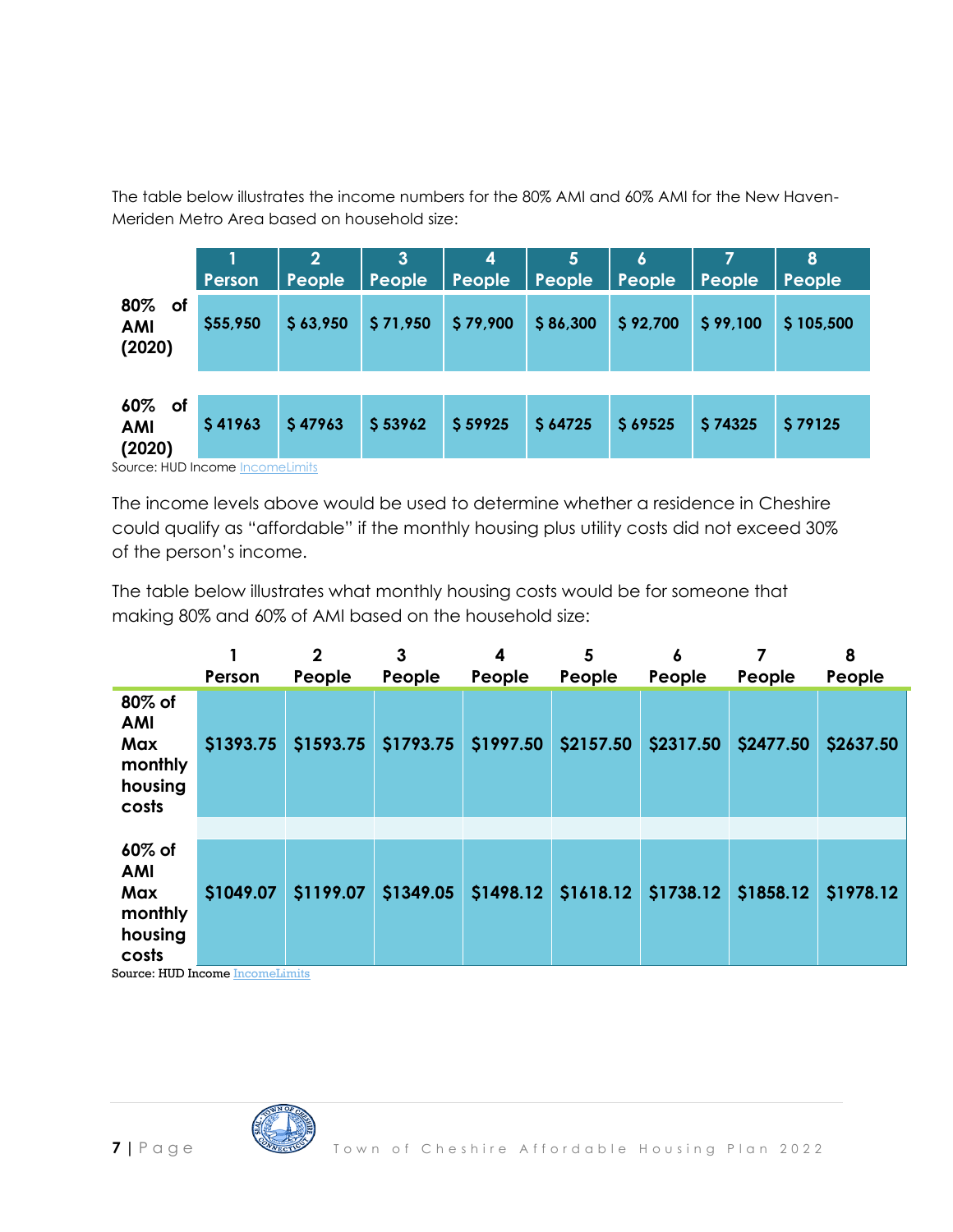### **Why is affordable housing important?**

A diverse and affordable housing stock is important for a community. There are several ways that a community can benefit from having an affordable and diverse housing stock such as:

#### **Economic Security**

Residents are not burden by the high housing costs, meaning they have opportunity to put money to other household needs or savings

#### **Ability to Age in Place**

Affordable housing costs for senior population improve quality of life while maintaining a sense of independence

#### **Education**

A child will benefit from a home life that does not experience housing instability

#### **Economic Development**

A diverse housing market enables larger groups of the population to purchase or reside within the community. It will strengthen the local workforce which entices employers to expand or relocate to Cheshire

#### **Housing Stability**

Increasing affordable housing access to affordable housing options will assist lowincome households to achieve critical stability with regards to their housing needs

#### **Health**

If housing cost create insecurity within a household, then members will feel negative effects which can affect work or school performances

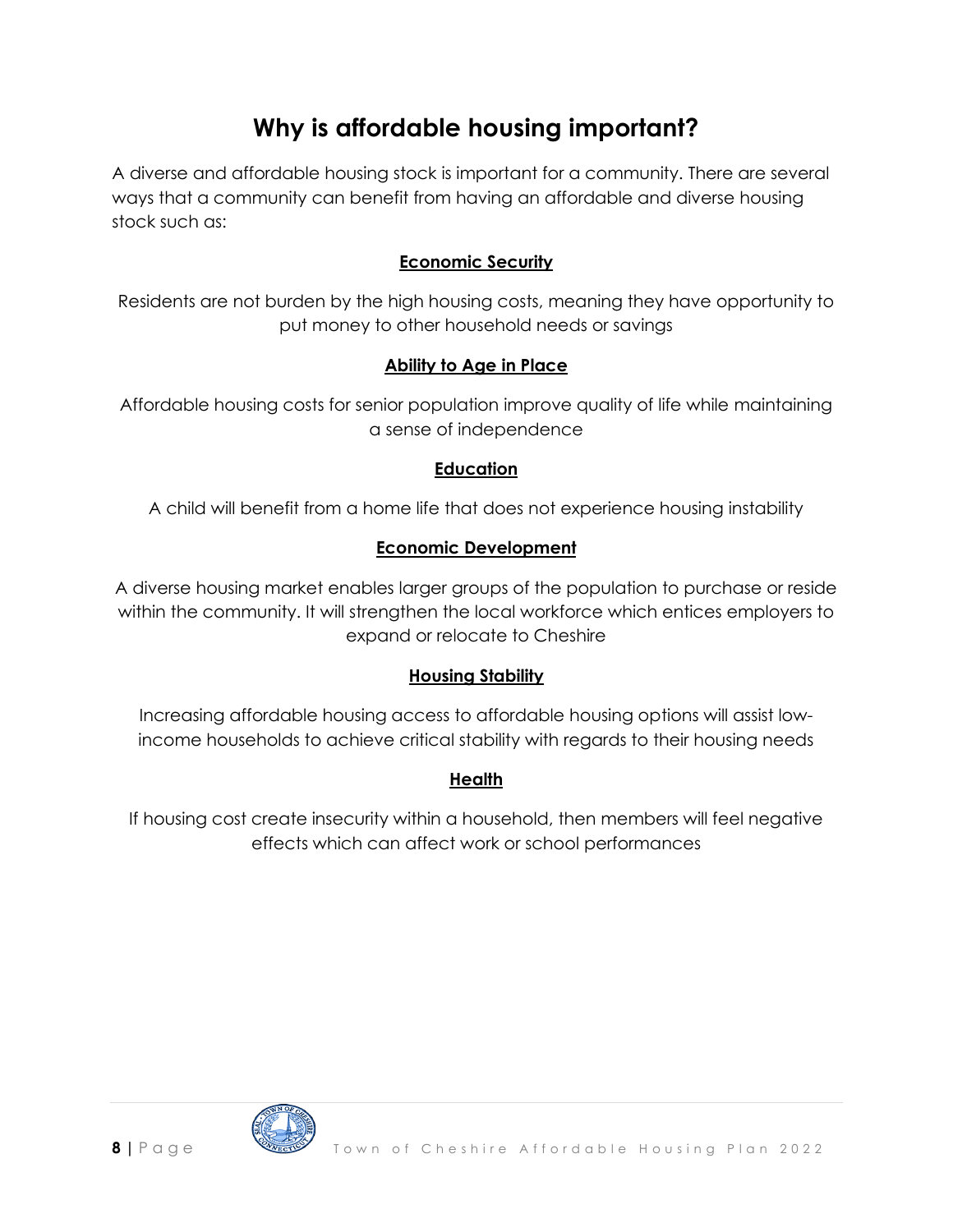### **The Law: Affordable Housing Appeals Act**

The Affordable Housing Appeals Act or Connecticut General Statutes 8 – 30g, provided an avenue for additional affordable housing in Connecticut. The intent of the law was that every community in Connecticut would provide no less than 10% of total housing stock as affordable housing. Deed restrictions are utilized so that the home's affordability would be protected for a period of 30 years.

According to the Connecticut Department of Housing (DOH) 2020 Affordable Housing Appeals List, Cheshire has 3.81% of the total housing stock considered to be affordable to those individuals makes less than the area median income.

Certain homes in Cheshire seem to qualify based solely on price. However, these properties are not considered "affordable" pursuant to CGS 8-30g in that they lack deed restrictions limiting sales price or the individuals residing within them do not receive qualifying financial assistance.

The grid below breaks down the percentage as determined by DOH:

| Total<br>Households | Gov't<br>Assisted | Tennant<br><b>Rental Assisted</b> | CHFA/USDA<br>loans | Deed<br>Restrictions | Total<br>Assisted<br>Units | Percentage<br>of Affordable |
|---------------------|-------------------|-----------------------------------|--------------------|----------------------|----------------------------|-----------------------------|
| 10,242              | 258               | 22                                | 100                | 17                   | 397                        | 3.81%                       |

Source: The State of Connecticut 2020 Affordable Housing Appeals List and 2020 Census for Housing Units: [http://portal.ct.gov/-/media/DOH/2020-Affordable-Housing-Appeals-List.pdf.](http://portal.ct.gov/-/media/DOH/2020-Affordable-Housing-Appeals-List.pdf)

> *To provide 10% of the total housing units as affordable, Cheshire needs to add 628 affordable housing units to the existing housing stock.*

Because Cheshire's affordable housing stock is below 10%, the community is subject to affordable housing appeals pursuant to Connecticut General Statutes 8-30g. Affordable housing appeals are housing development applications which require 30% of the development is set aside for purposes of creating additional affordable housing units within the community. These applications are not subject to local zoning regulations.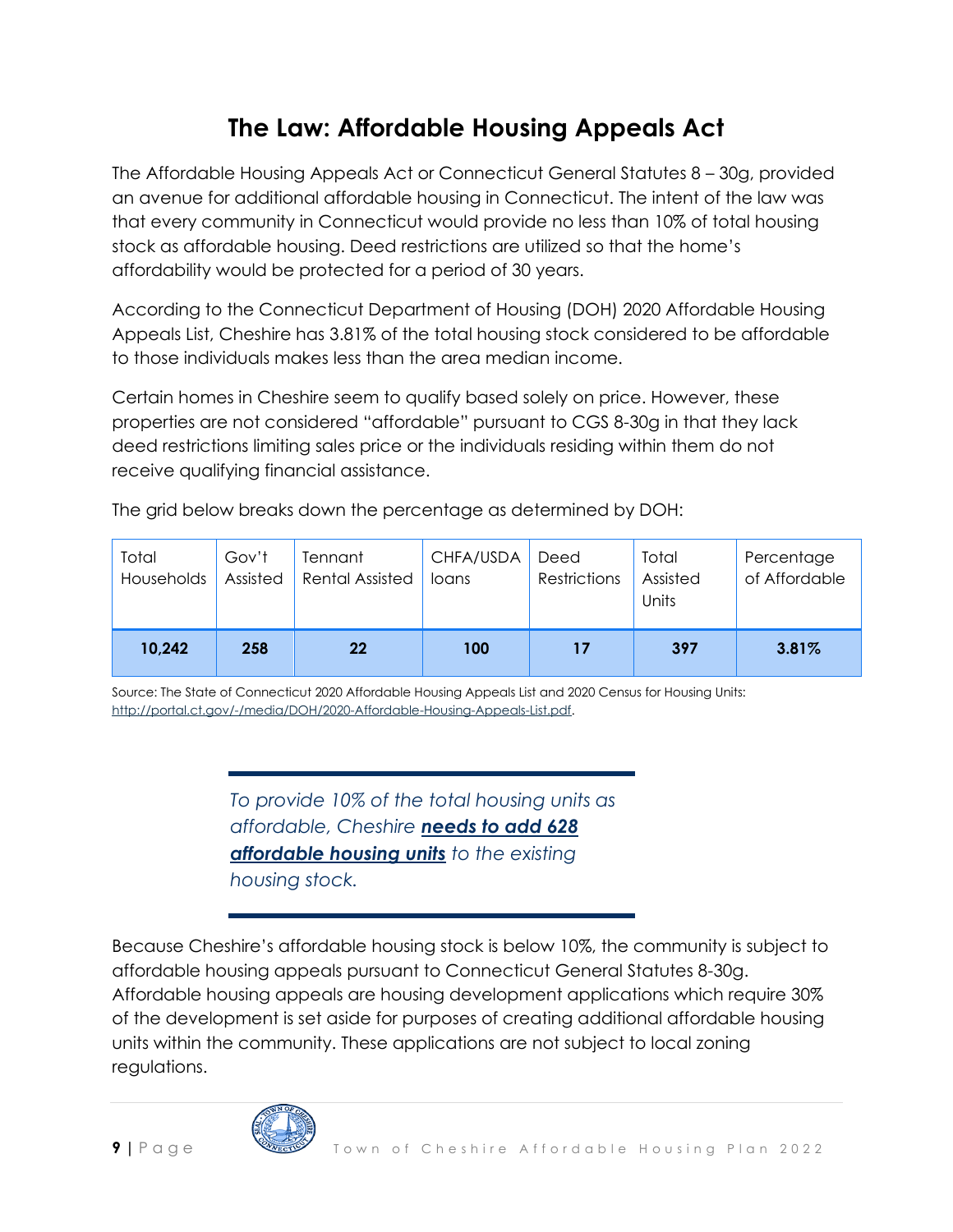The chart below provides the scoring or point system that the Department of Housing uses when determining if a community's affordable housing stock exceeds ten (10) percent.

| <b>Unit Type</b>                                                                                                                             |                                                                             | <b>Base HUE</b><br><b>Value</b><br>(per unit) |
|----------------------------------------------------------------------------------------------------------------------------------------------|-----------------------------------------------------------------------------|-----------------------------------------------|
| Owned or rented market-rate unit in a "set-aside"<br>development"                                                                            |                                                                             | 0.25                                          |
| Owned or rented elderly unit restricted to households<br>earning no more than 80% of the median income                                       |                                                                             | 0.50                                          |
| Owned family unit restricted to                                                                                                              | 80% of median income                                                        | 1.00                                          |
| households earning no more                                                                                                                   | 60% of median income                                                        | 1.50                                          |
| than:                                                                                                                                        | 40% of median income                                                        | 2.00                                          |
| Rented family unit restricted to                                                                                                             | 80% of median income                                                        | 1.50                                          |
| households earning no more                                                                                                                   | 60% of median income                                                        | 2.00                                          |
| than:                                                                                                                                        | 40% of median income                                                        | 2.50                                          |
| Owned or rented homes in resident-owned mobile<br>manufactured home parks occupied by households earning<br>80% or less of the median income | 1.5                                                                         |                                               |
| Owned or rented homes in resident-owned mobile<br>manufactured home parks occupied by households earning<br>60% or less of the median income | 2.0                                                                         |                                               |
| Owned or rented homes in resident-owned mobile<br>manufactured home parks not otherwise eligible for points                                  |                                                                             | 0.25                                          |
|                                                                                                                                              |                                                                             | <b>Bonus HUE</b><br>Value<br>(per unit)       |
| Owned or rented restricted family units in an incentive<br>housing development                                                               |                                                                             | $0.25$ bonus*                                 |
| Owned or rented restricted family units with at least 3<br>bedrooms                                                                          | 0.25 bonus*                                                                 |                                               |
| Owned or rented restricted elderly units, if at least 60% of<br>restricted units used toward the moratorium are family units                 |                                                                             | $0.50$ bonus*                                 |
| Rental family units in a set-aside development, if the<br>developer applied for local approval before July 6, 1995                           | Bonus equal to<br>22% of the total<br>points awarded to<br>such development |                                               |



Source: Partnership for Stronger Communities

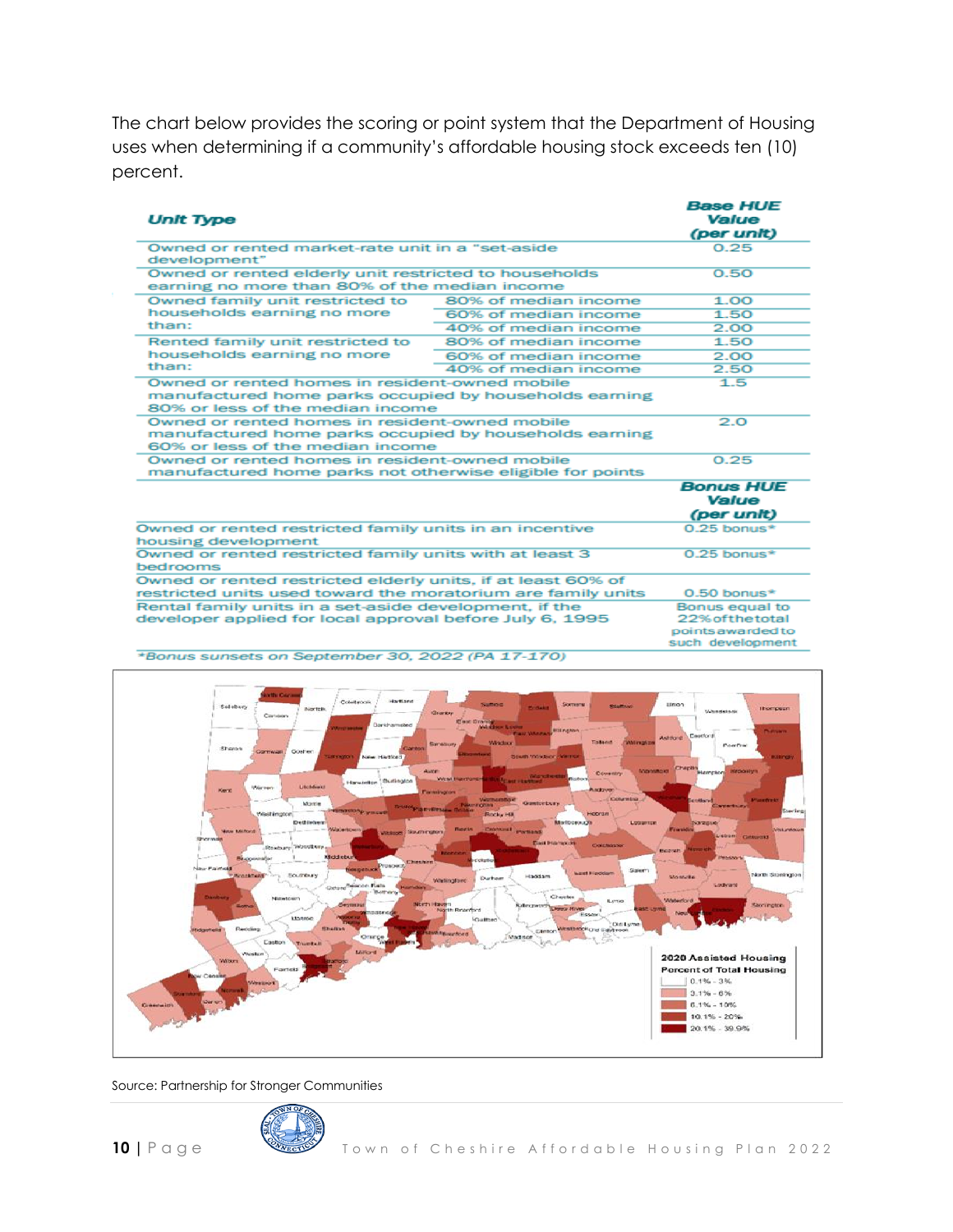### **Connecticut General Statutes 8-30j**

In July of 2017, the General Assembly passed Public Act 17- 170 which requires that every community to develop an affordable housing plan.

The affordable housing plan is intended to illustrate how specifically each community will increase the number of affordable housing units.

Each community is required to adopt a plan by June 1, 2022. After the initial adoption of the plan, it is required to be updated every five years.

These plans are to supplement sections of the Plan of Conservation and Development that focus on housing.

## **Plan of Conservation and Development**

Separate from the development of an affordable housing plan, each community is required to develop and update the plan of conservation and development once every 10 years.

Cheshire updated the Plan of Conservation and Development in 2016. The plan included goals/objectives which were specific to the creation of affordable housing units such as:

> • Review and amend section 44A of the zoning regulations to make an effective alternative to Section 8-30g and protect local review of affordable housing projects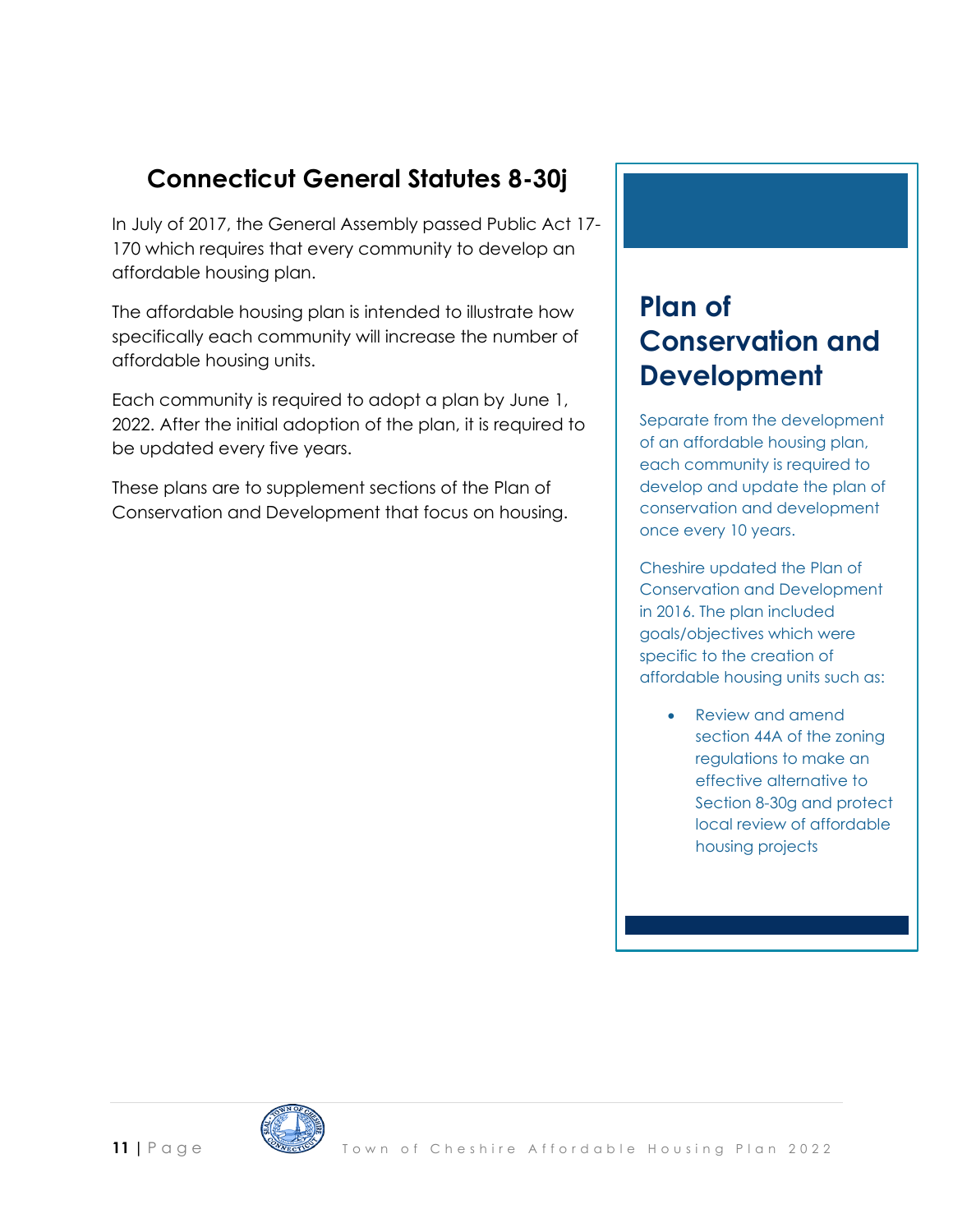### **Moratorium**

Connecticut General Statutes provide communities an ability to put a pause on Affordable Housing Appeals. A community can apply for a 4-year moratorium on affordable housing appeals if they can demonstrate that added approximately 2% of affordable housing units to the community's housing stock.

The intent of the moratorium is provided communities a period to develop regulations or implement other regulatory changes that can result in the increase of affordable housing. This gives a community to take a comprehensive look at how to address affordable housing.

When a moratorium is in place, a community can deny affordable housing appeals even if their total of affordable housing units is below 10 percent.

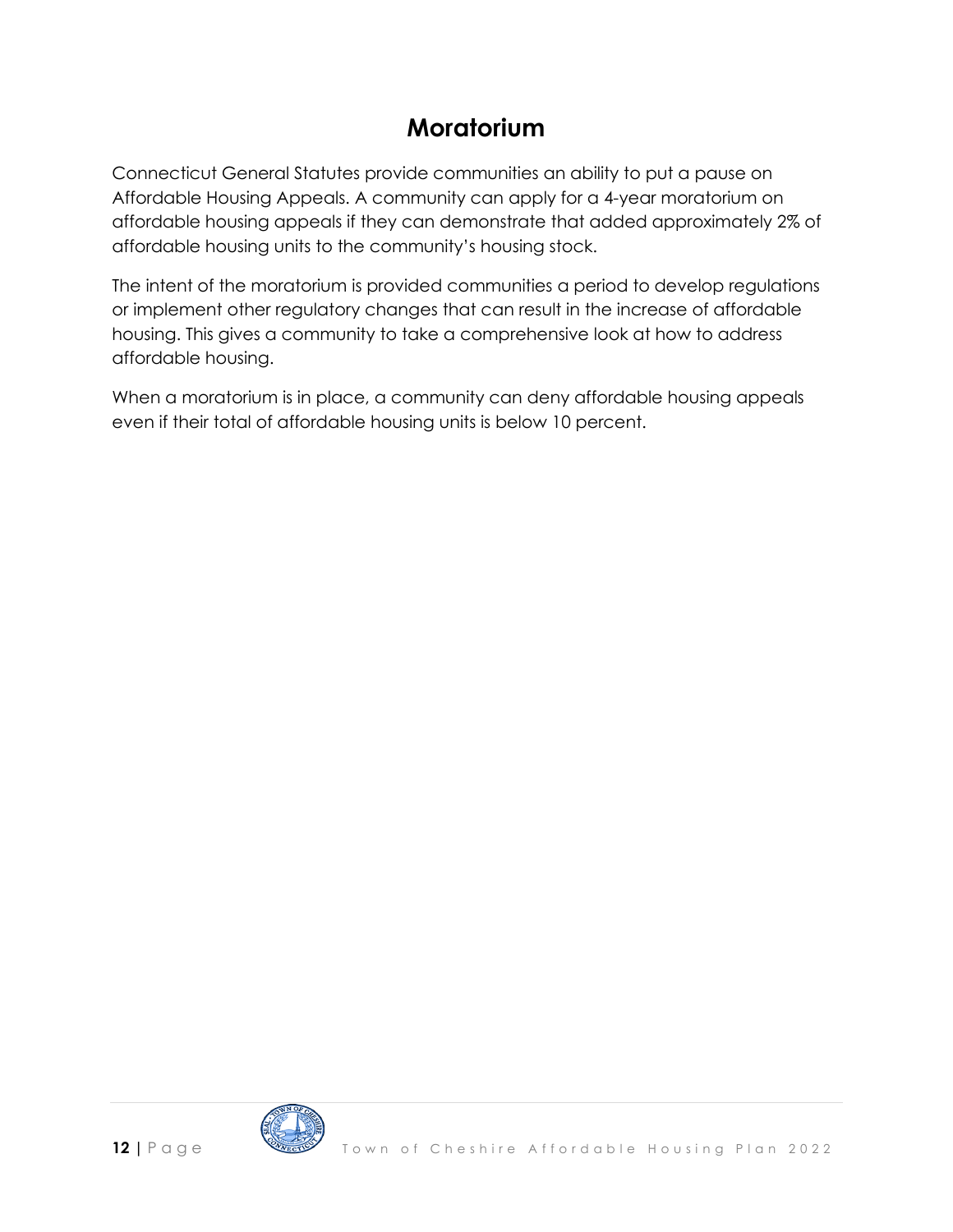#### **INCLUSIONARY ZONING**

Connecticut General Statute 8-2i, allows communities to develop regulations that provide density bonuses for the purpose of creating affordable housing units or communities can charge a fee on land use applications which goes to a housing trust fund. Monies collect by the housing trust fund are limited to be used for the creation of affordable housing units.

### **So how does Cheshire increase affordable housing?**

There are a few options that the town of Cheshire can use or implement with the intention of creating more affordable housing units within the community.

Towns can create zoning regulations that provide density bonuses for the purpose of the creation of additional affordable housing units pursuant to Connecticut General Statutes 8-2i. The practice is

commonly referred to inclusionary zoning regulations.

Statute provides another option for the creation of affordable housing units such as the establishment of a fee that is charged to land use applications which is held in housing trust funds. The funds collected can be used for the creation of new affordable housing units.

Connecticut General Statutes 8-30g's point system mentions how individuals that have certain kinds of financing such as United States Department of Agriculture or Connecticut Housing Finance Authority loans are counted towards the community's affordable housing stock. The community can find ways to educate buyers or real estate agents that these financing options are available to individuals that may qualify based on their income.

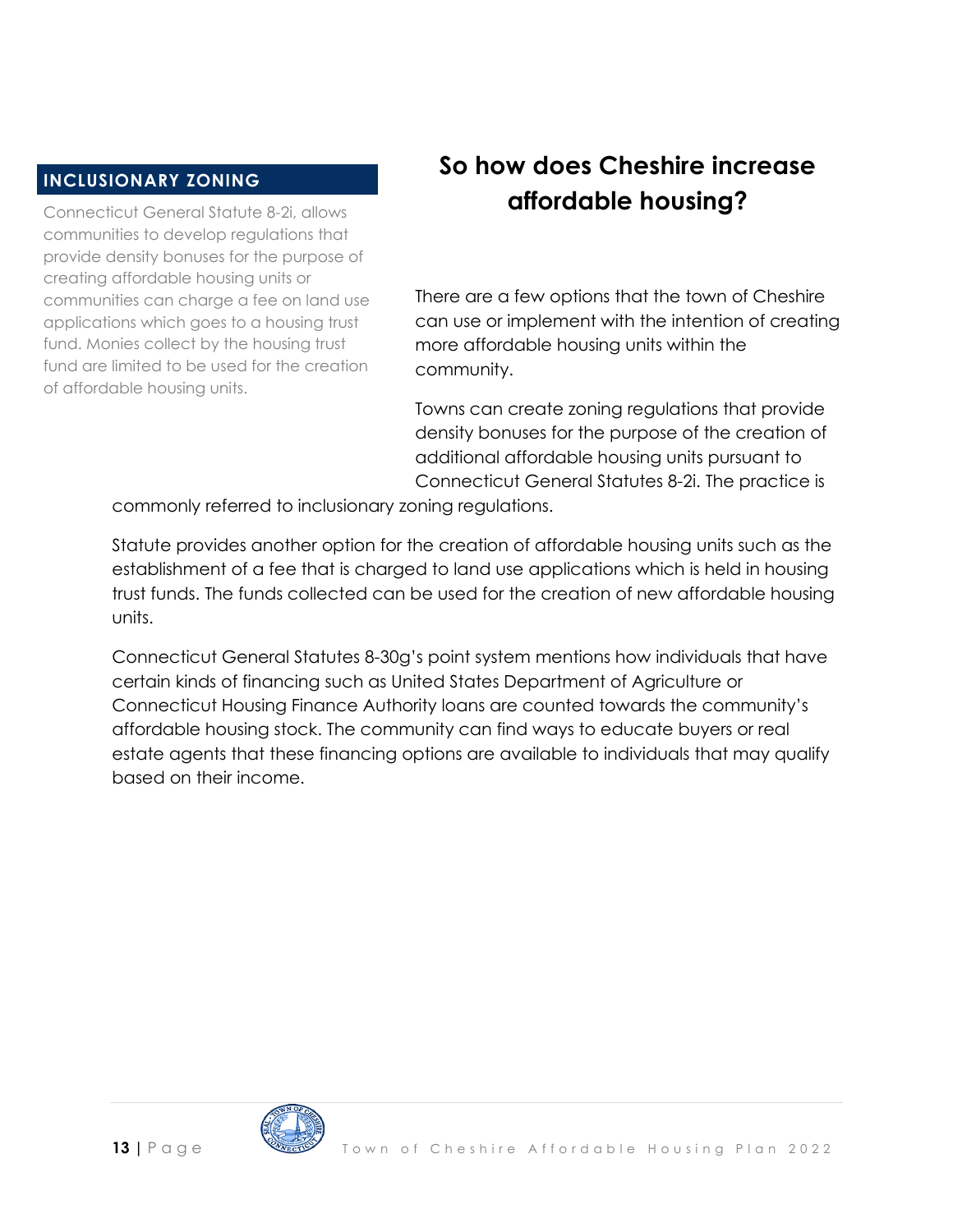### **Partnerships**

There are organizations that can assist the Town of Cheshire in meeting its affordable housing goals.

The Cheshire Housing Authority manages moderate to low-income housing properties within the communities. The Town has had a working relationship with the Housing Authority dating back to the 1970s. Any efforts that can be made by the town in supporting the current operations or future expansions would assist with diversifying the community's housing stock.

The Partnership for Stronger Communities is a housing advocacy group that promotes efforts throughout the state of Connecticut to increase the total number of affordable housing units. The group also provides technical assistance to communities such as tracking housing data and education for staff/commission members regarding affordable housing. The town can continue to participate in trainings offered by the group to strategize other ways that creative solutions can be developed to increase the number of affordable housing units in Cheshire.

Habitat for Humanity or similar organizations can assist private property owners for the renovation of homes for purposes of creating affordable housing units.

The real estate and banking community can assist with increasing affordable housing. Certain buyers can qualify for loans or down payment assistance with either CHFA or USDA loans.

The Town of Cheshire is not alone in finding ways to increase its affordable housing stock within the community.

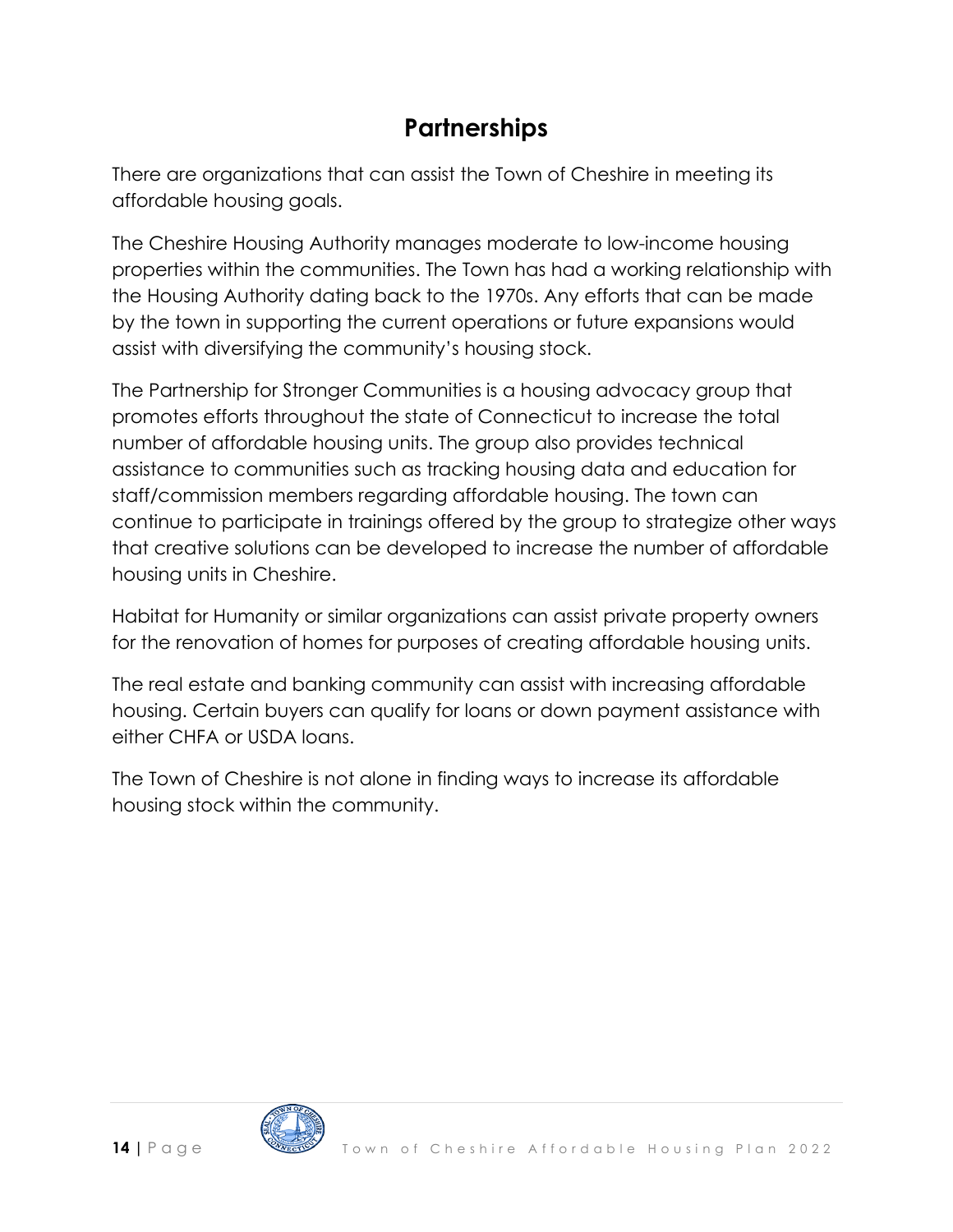### **What is the goal of the Plan?**

The overall goal of the plan is to increase the total number of affordable housing units within the community over the next five years. The increase does not have just adding new housing units, as stated on previous pages, there are creative ways for the community to consider that will result in a more diverse and affordable housing stock.



To increase the affordable housing by 2% over the next five years, the Town of Cheshire would need to have 100 housing units qualify as affordable by CGS 8-30g



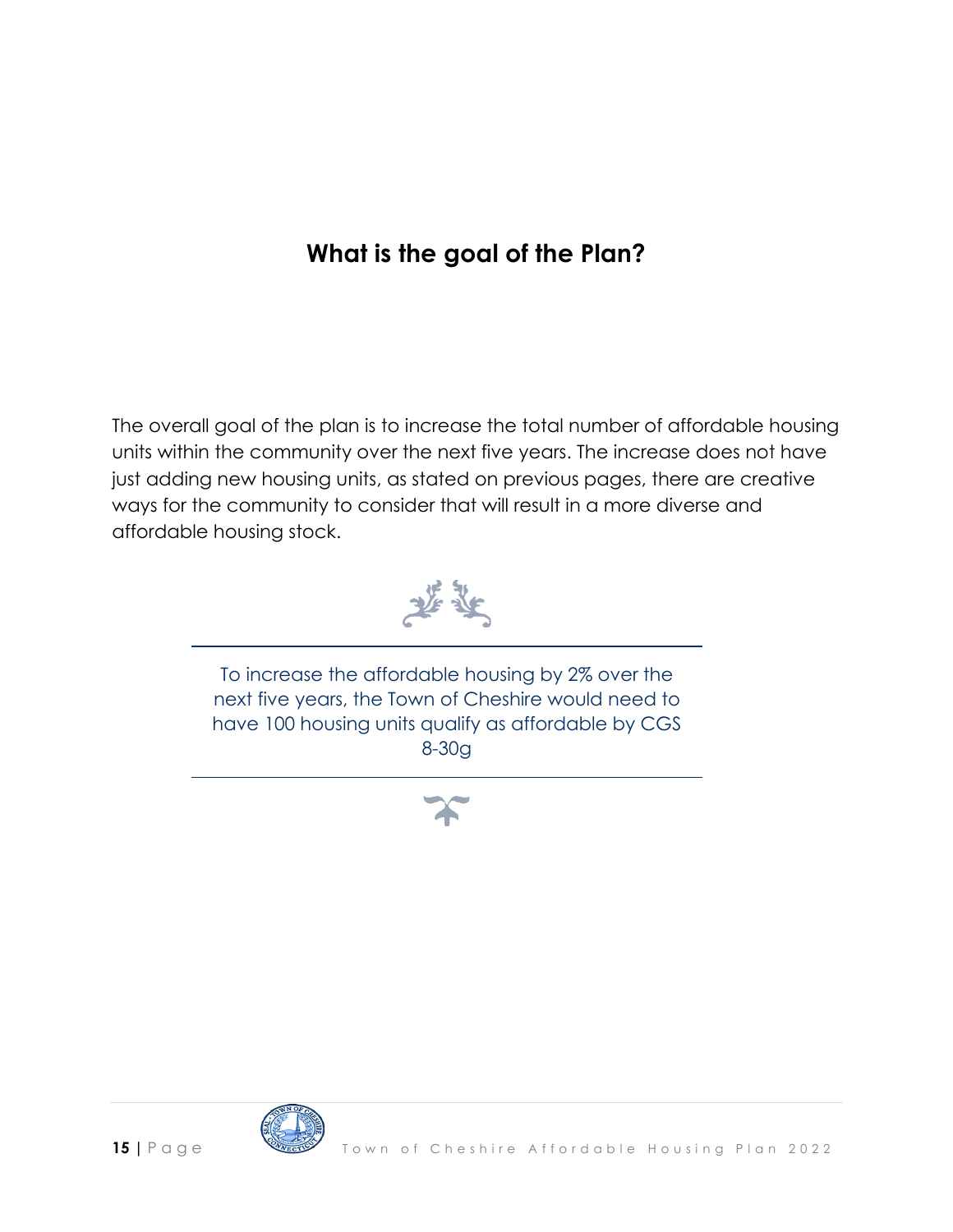### **How do we get to the goal?**

#### **Continue Practice Inclusionary Zoning Regulations**

After the 2016 Plan of Conservation and Development adoption, the Planning and Zoning Commission amended Section 44a of the regulations. The change was intended to increase ways that additional affordable housing units could be added in specific geographic areas. The commission may want to revisit the regulation and see if there are additional areas where this regulation could be used for the purposes of creating additional affordable housing units.

#### **Consider a Payment of a Fee in Lieu of Affordable Units**

Connecticut General Statute 8-2i permits communities to develop a fee or payment which would be assessed to commission applications that do not provide an affordability component to the development. Monies collected through the fee in lieu of affordable units would be deposited into a housing trust fund that can be used for the creation of additional affordable housing units within the community.

#### **Consider establishing a zoning permit fee**

Connecticut General Statute 8-2i permits communities to collect a fee on land use permits which would be deposited into a housing trust fund. Monies collected via this fee can be used for the purposes of creating additional affordable housing units within the community.

#### **Continue to collaborate with other organizations**

The Town already has a working relationship with the local housing authority, Cheshire should continue to support this relationship along with identifying other agencies that can assist with such as Habitat for Humanity, Partnership for Stronger Communities, Connecticut Housing Finance Authority, Connecticut Department of Housing, US Department of Housing and Urban Development, and US Department of Agriculture

#### **Consider Identifying Potential Housing Opportunity Sites**

Consider identifying specific parcels of land which are owned by public entities which may support multi-family developments for the purposes of adding affordable housing units.

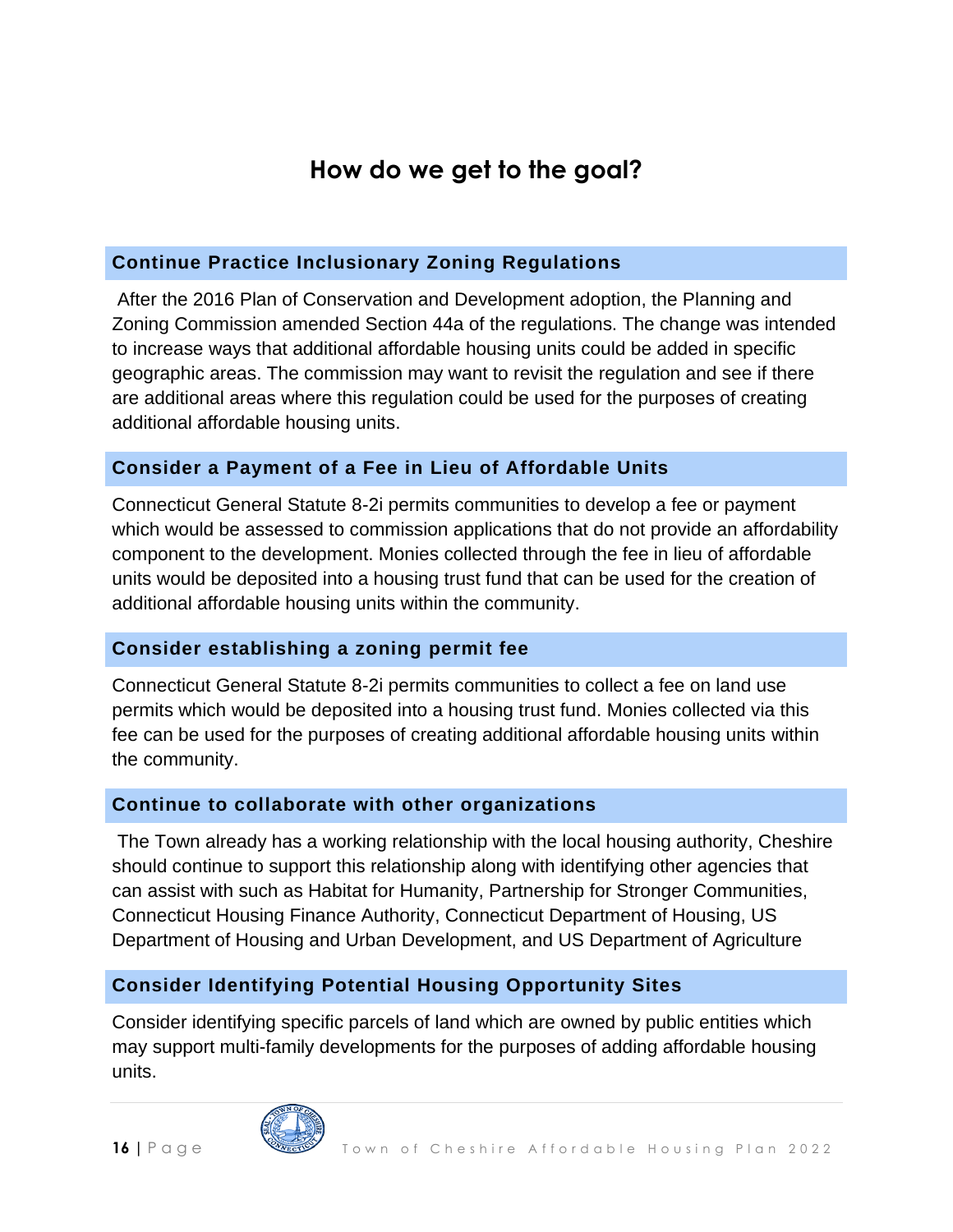#### **PROMOTE AND SUPPORT ELDERLY TAX RELIEF PROGRAM**

The Town of Cheshire offers a tax relief program for property owners credit program for homeowners who are at least 65 years of age as of December 31, 2019 and meet certain income guidelines. Those guidelines require that annual income for single people, including Social Security benefits, should not exceed \$37,000. Married couples can be eligible if their income, including Social Security benefits, does not exceed \$45,100. Programs such as this provide a relief the housing costs related to property tax place on elderly populations in Cheshire.

#### **EDUCATE REAL ESTATE AGENTS ABOUT FINANCE OPTIONS THAT COUNT TOWARDS AFFORDABLE HOUSING**

As discussed earlier in the plan, there finance options that qualifying home buyers can pursue that count towards a community's affordable housing stock. With efforts made by Partnership for Stronger Communities or similar housing groups, public education can increase the awareness of these options which in turn could result in more housing units that count towards the affordable housing stock.

### **TAX SALES**

The Town of Cheshire will sell off tax liens. As part of the process of selling of liens, the town could require deed restrictions as per CGS 8-30g. The placement of income restrictions via deed restrictions could result in the increase of the overall number of affordable housing units within Cheshire without constructing new homes.

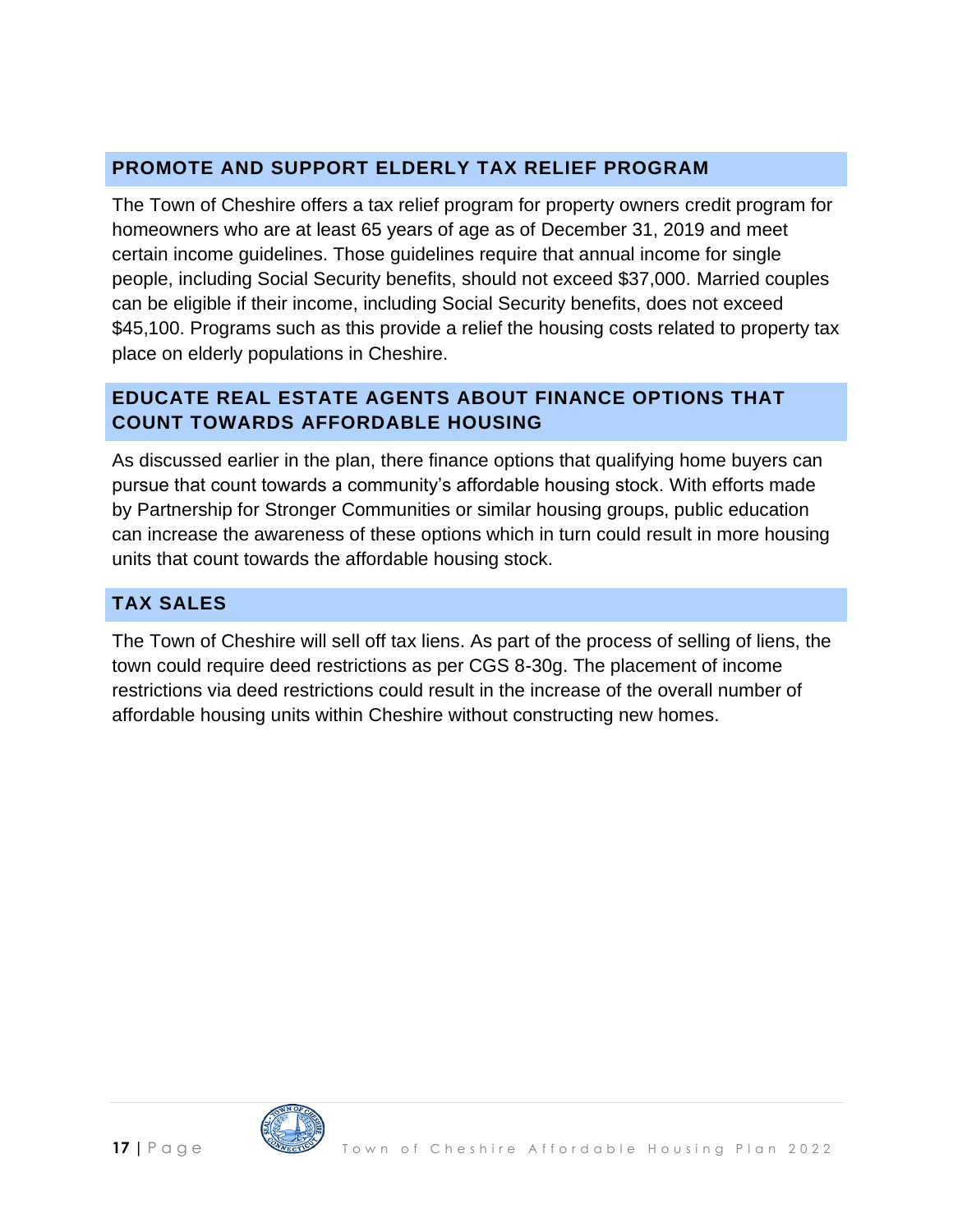### **Implementation**

The Town of Cheshire is committed to increasing the number of affordable housing units in town.

Below are actions for the Town to consider so that the goal of increasing affordable housing can be met:

| <b>Action</b>                                                                                                                                                                                                                              | <b>Responsible</b><br><b>Party</b>                     | <b>Priority</b> | <b>Timeframe</b> |  |
|--------------------------------------------------------------------------------------------------------------------------------------------------------------------------------------------------------------------------------------------|--------------------------------------------------------|-----------------|------------------|--|
| <b>Review Accessory</b><br><b>Dwelling Unit</b><br><b>Regulations</b>                                                                                                                                                                      | <b>PZC</b>                                             | <b>High</b>     | Summer-Fall 2022 |  |
| <b>Review Section 44A</b><br>zoning regulations to<br>encourage<br>development of<br>additional affordable<br>housing units                                                                                                                | <b>PZC</b>                                             | <b>High</b>     | Summer 2023      |  |
| <b>Review and possibly</b><br>update elderly tax<br>relief program                                                                                                                                                                         | <b>Town Staff</b><br><b>Town Council</b>               | <b>Medium</b>   | Summer 2024      |  |
| <b>Review Section of</b><br>zoning regulations<br>concerning cluster<br>subdivisions and see if<br>inclusionary standards<br>could be included (i.e.<br>density bonuses for the<br>construction of<br>affordable housing<br><b>units</b> ) | <b>PZC</b>                                             | Medium          | Summer 2023      |  |
| <b>Investigate whether</b><br>there are town owned<br>properties that can<br>support the<br>development of<br>affordable housing                                                                                                           | <b>PZC</b><br><b>Town Staff</b><br><b>Town Council</b> | <b>Medium</b>   | Summer 2025      |  |